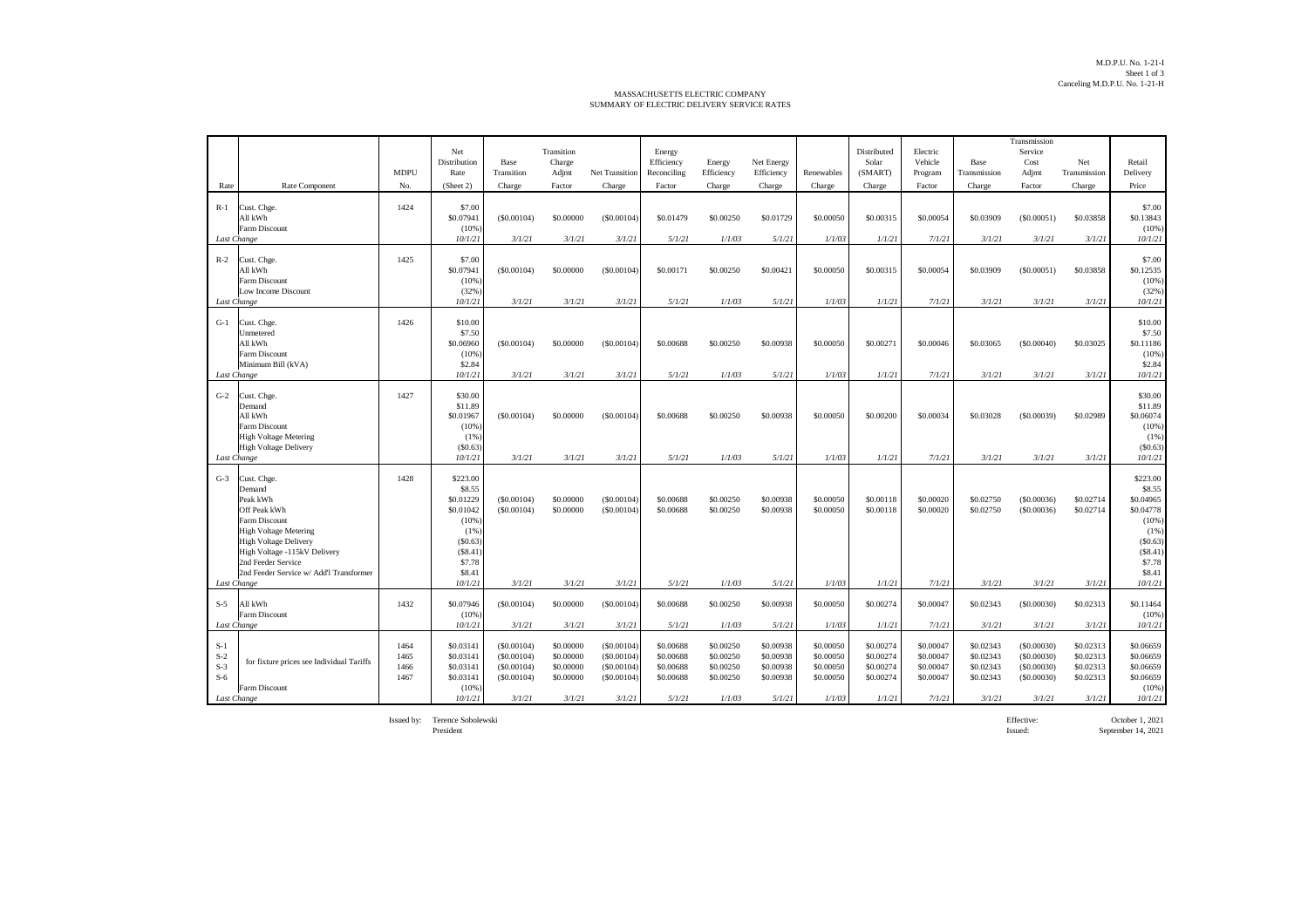## NET DISTRIBUTION RATE MASSACHUSETTS ELECTRIC COMPANY SUMMARY OF ELECTRIC DELIVERY SERVICE RATES

|                |                                                              |              |                        |                        | Basic                  | Residential            | Storm                  | Pension                | Revenue<br>Decoupling  | Attorney<br>General Cons | Solar                  | <b>Smart Grid</b>      |                        | Long-Term<br>Renew. Energy |                        |                          |                        |                        |
|----------------|--------------------------------------------------------------|--------------|------------------------|------------------------|------------------------|------------------------|------------------------|------------------------|------------------------|--------------------------|------------------------|------------------------|------------------------|----------------------------|------------------------|--------------------------|------------------------|------------------------|
|                |                                                              |              | <b>Base</b>            | Net                    | Service                | Assistance             | Fund                   | <b>PBOP</b>            | Mechanism              | <b>Expenses</b>          | Cost                   | Distribution           | Net Metering           | Contract                   | Vegetation             | Tax Act                  | Grid                   | Net                    |
|                |                                                              | <b>MDPU</b>  | Distribution           | CapEx                  | Adjmt                  | Adjmt                  | Replenishment          | Adjmt                  | Adjmt                  | Adjmt                    | Adjmt                  | Adjmt                  | Recovery               | Adjmt                      | Management             | Credit                   | Modernization          | Distribution           |
| Rate           | Rate Component                                               | No.          | Charge                 | Factor                 | Factor                 | Factor                 | Factor                 | Factor                 | Factor                 | Factor                   | Factor                 | Factor                 | Surcharge              | Factor                     | Factor                 | Factor                   | Factor                 | Rate                   |
| $R-1$          | Cust. Chge.                                                  | 1424         | \$7.00                 |                        |                        |                        |                        |                        |                        |                          |                        |                        |                        |                            |                        |                          |                        | \$7.00                 |
|                | All kWh                                                      |              | \$0.05267              | \$0,00000              | \$0,00105              | \$0,00488              | \$0,00301              | \$0,00179              | \$0,00255              | \$0,00003                | \$0,00047              | \$0,00003              | \$0.01163              | \$0,00075                  | \$0,00054              | (S0.00062)               | \$0,00063              | \$0.07941              |
| Last Change    | Farm Discount                                                |              | $(10\%)$<br>10/1/21    | 10/1/21                | 3/1/21                 | 3/1/21                 | 11/1/19                | 3/1/21                 | 3/1/21                 | 3/1/21                   | 5/1/21                 | 5/1/21                 | 3/1/21                 | 3/1/21                     | 3/1/21                 | 3/1/21                   | 5/1/21                 | (10%<br>10/1/21        |
|                |                                                              |              |                        |                        |                        |                        |                        |                        |                        |                          |                        |                        |                        |                            |                        |                          |                        |                        |
| $R-2$          | Cust. Chge.<br>All kWh                                       | 1425         | \$7.00<br>\$0.05267    | \$0,00000              |                        |                        | \$0,00301              | \$0,00179              | \$0,00255              | \$0,00003                | \$0,00047              | \$0,00003              |                        | \$0,00075                  | \$0,00054              | $($ \$0,00062)           | \$0,00063              | \$7.00                 |
|                | <b>Farm Discount</b>                                         |              | (10%                   |                        | \$0,00105              | \$0,00488              |                        |                        |                        |                          |                        |                        | \$0.01163              |                            |                        |                          |                        | \$0.07941<br>(10%      |
|                | Low Income Discount                                          |              | (32%)                  |                        |                        |                        |                        |                        |                        |                          |                        |                        |                        |                            |                        |                          |                        | (32%)                  |
|                | Last Change                                                  |              | 10/1/21                | 10/1/21                | 3/1/21                 | 3/1/21                 | 11/1/19                | 3/1/21                 | 3/1/21                 | 3/1/21                   | 5/1/21                 | 5/1/21                 | 3/1/21                 | 3/1/21                     | 3/1/21                 | 3/1/21                   | 5/1/21                 | 10/1/21                |
| $G-1$          | Cust. Chee                                                   | 1426         | \$10.00                |                        |                        |                        |                        |                        |                        |                          |                        |                        |                        |                            |                        |                          |                        | \$10.00                |
|                | Unmetered                                                    |              | \$7.50                 |                        |                        |                        |                        |                        |                        |                          |                        |                        |                        |                            |                        |                          |                        | \$7.50                 |
|                | All kWh<br><b>Farm Discount</b>                              |              | \$0.04630<br>(10%      | \$0,00000              | \$0,00090              | \$0,00420              | \$0,00265              | \$0,00161              | \$0.00219              | \$0,00002                | \$0,00038              | \$0,00003              | \$0,01001              | \$0,00075                  | \$0.00055              | (S0.00053)               | \$0,00054              | \$0.06960<br>(10%      |
|                | Minimum Bill (kVA)                                           |              | \$2.84                 |                        |                        |                        |                        |                        |                        |                          |                        |                        |                        |                            |                        |                          |                        | \$2.84                 |
|                | Last Change                                                  |              | 10/1/21                | 10/1/21                | 3/1/21                 | 3/1/21                 | 11/1/19                | 3/1/21                 | 3/1/21                 | 3/1/21                   | 5/1/21                 | 5/1/21                 | 3/1/21                 | 3/1/21                     | 3/1/21                 | 3/1/21                   | 5/1/21                 | 10/1/21                |
| $G-2$          | Cust. Chee                                                   | 1427         | \$30.00                |                        |                        |                        |                        |                        |                        |                          |                        |                        |                        |                            |                        |                          |                        | \$30.00                |
|                | Demand                                                       |              | \$11.89                |                        |                        |                        |                        |                        |                        |                          |                        |                        |                        |                            |                        |                          |                        | \$11.89                |
|                | All kWh                                                      |              | \$0.00229              | \$0,00000              | \$0,00066              | \$0,00310              | \$0,00190              | \$0,00116              | \$0.00162              | \$0,00001                | \$0,00028              | \$0,00002              | \$0,00740              | \$0,00075                  | \$0.00047              | (S0.00039)               | \$0,00040              | \$0.01967              |
|                | <b>Farm Discount</b><br><b>High Voltage Metering</b>         |              | $(10\%)$<br>(1%)       |                        |                        |                        |                        |                        |                        |                          |                        |                        |                        |                            |                        |                          |                        | (10%<br>(1%            |
|                | <b>High Voltage Delivery</b>                                 |              | (S0.63)                |                        |                        |                        |                        |                        |                        |                          |                        |                        |                        |                            |                        |                          |                        | (S0.63)                |
| Last Change    |                                                              |              | 10/1/21                | 10/1/21                | 3/1/21                 | 3/1/21                 | 11/1/19                | 3/1/21                 | 3/1/21                 | 3/1/21                   | 5/1/21                 | 5/1/21                 | 3/1/21                 | 3/1/21                     | 3/1/21                 | 3/1/21                   | 5/1/21                 | 10/1/21                |
| $G-3$          | Cust. Chge.                                                  | 1428         | \$223.00               |                        |                        |                        |                        |                        |                        |                          |                        |                        |                        |                            |                        |                          |                        | \$223.00               |
|                | Demand                                                       |              | \$8.55                 |                        |                        |                        |                        |                        |                        |                          |                        |                        |                        |                            |                        |                          |                        | \$8.55                 |
|                | Peak kWh<br>Off Peak kWh                                     |              | \$0,00187<br>\$0.00000 | \$0.00000<br>\$0,00000 | \$0,00039<br>\$0.00039 | \$0,00184<br>\$0.00184 | \$0,00110<br>\$0.00110 | \$0,00065<br>\$0,00065 | \$0,00095<br>\$0.00095 | \$0,00001<br>\$0,00001   | \$0,00016<br>\$0,00016 | \$0,00001<br>\$0.00001 | \$0,00436<br>\$0.00436 | \$0,00075<br>\$0.00075     | \$0,00020<br>\$0.00020 | (S0.00023)<br>(S0.00023) | \$0,00023<br>\$0,00023 | \$0.01229<br>\$0.01042 |
|                | Farm Discount                                                |              | (10%                   |                        |                        |                        |                        |                        |                        |                          |                        |                        |                        |                            |                        |                          |                        | (10%                   |
|                | <b>High Voltage Metering</b>                                 |              | (1%)                   |                        |                        |                        |                        |                        |                        |                          |                        |                        |                        |                            |                        |                          |                        | (1%                    |
|                | <b>High Voltage Delivery</b><br>High Voltage -115kV Delivery |              | (S0.63)<br>(S8.41)     |                        |                        |                        |                        |                        |                        |                          |                        |                        |                        |                            |                        |                          |                        | (S0.63)<br>(S8.41)     |
|                | 2nd Feeder Service                                           |              | \$7.78                 |                        |                        |                        |                        |                        |                        |                          |                        |                        |                        |                            |                        |                          |                        | \$7.78                 |
|                | 2nd Feeder Service w/ Add'l Transformer                      |              | \$8.41                 |                        |                        |                        |                        |                        |                        |                          |                        |                        |                        |                            |                        |                          |                        | \$8.41                 |
|                | Last Change                                                  |              | 10/1/21                | 10/1/21                | 3/1/21                 | 3/1/21                 | 11/1/19                | 3/1/21                 | 3/1/21                 | 3/1/21                   | 5/1/21                 | 5/1/21                 | 3/1/21                 | 3/1/21                     | 3/1/21                 | 3/1/21                   | 5/1/21                 | 10/1/21                |
| $S-5$          | All kWh                                                      | 1432         | \$0.04805              | \$0,00000              | \$0,00091              | \$0.00425              | \$0,00260              | \$0,00933              | \$0.00222              | \$0,00002                | \$0,00040              | \$0,00003              | \$0.01013              | \$0,00075                  | \$0,00076              | (S0.00054)               | \$0,00055              | \$0.07946              |
|                | Farm Discount                                                |              | $(10\%)$               |                        |                        |                        |                        |                        |                        |                          |                        |                        |                        |                            |                        |                          |                        | (10%                   |
|                | Last Change                                                  |              | 10/1/21                | 10/1/21                | 3/1/21                 | 3/1/21                 | 11/1/19                | 3/1/21                 | 3/1/21                 | 3/1/21                   | 5/1/21                 | 5/1/21                 | 3/1/21                 | 3/1/21                     | 3/1/21                 | 3/1/21                   | 5/1/21                 | 10/1/21                |
| $S-1$          |                                                              | 1464         | \$0,00000              | \$0,00000              | \$0,00091              | \$0.00425              | \$0.00260              | \$0,00933              | \$0.00222              | \$0,00002                | \$0,00040              | \$0.00003              | \$0.01013              | \$0.00075                  | \$0.00076              | (S0.00054)               | \$0,00055              | \$0.03141              |
| $S-2$          | for fixture prices see Individual Tariffs                    | 1465         | \$0.00000              | \$0.00000              | \$0.00091              | \$0.00425              | \$0.00260              | \$0.00933              | \$0.00222              | \$0.00002                | \$0.00040              | \$0.00003              | \$0.01013              | \$0.00075                  | \$0.00076              | (S0.00054)               | \$0.00055              | \$0.03141              |
| $S-3$<br>$S-6$ |                                                              | 1466<br>1467 | \$0.00000<br>\$0,00000 | \$0.00000<br>\$0,00000 | \$0.00091<br>\$0,00091 | \$0.00425<br>\$0.00425 | \$0.00260<br>\$0,00260 | \$0.00933<br>\$0,00933 | \$0.00222<br>\$0.00222 | \$0.00002<br>\$0,00002   | \$0.00040<br>\$0,00040 | \$0.00003<br>\$0,00003 | \$0.01013<br>\$0.01013 | \$0.00075<br>\$0,00075     | \$0.00076<br>\$0,00076 | (S0.00054)<br>(S0.00054) | \$0.00055<br>\$0,00055 | \$0.03141<br>\$0.03141 |
|                | Farm Discount                                                |              | $(10\%)$               |                        |                        |                        |                        |                        |                        |                          |                        |                        |                        |                            |                        |                          |                        | (10%                   |
|                | Last Change                                                  |              | 10/1/21                | 10/1/21                | 3/1/21                 | 3/1/21                 | 11/1/19                | 3/1/21                 | 3/1/21                 | 3/1/21                   | 5/1/21                 | 5/1/21                 | 3/1/21                 | 3/1/21                     | 3/1/21                 | 3/1/21                   | 5/1/21                 | 10/1/21                |

Issued by: Terence Sobolewski<br>President

Terence Sobolewski Effective: October 1, 2021 President Issued: September 14, 2021